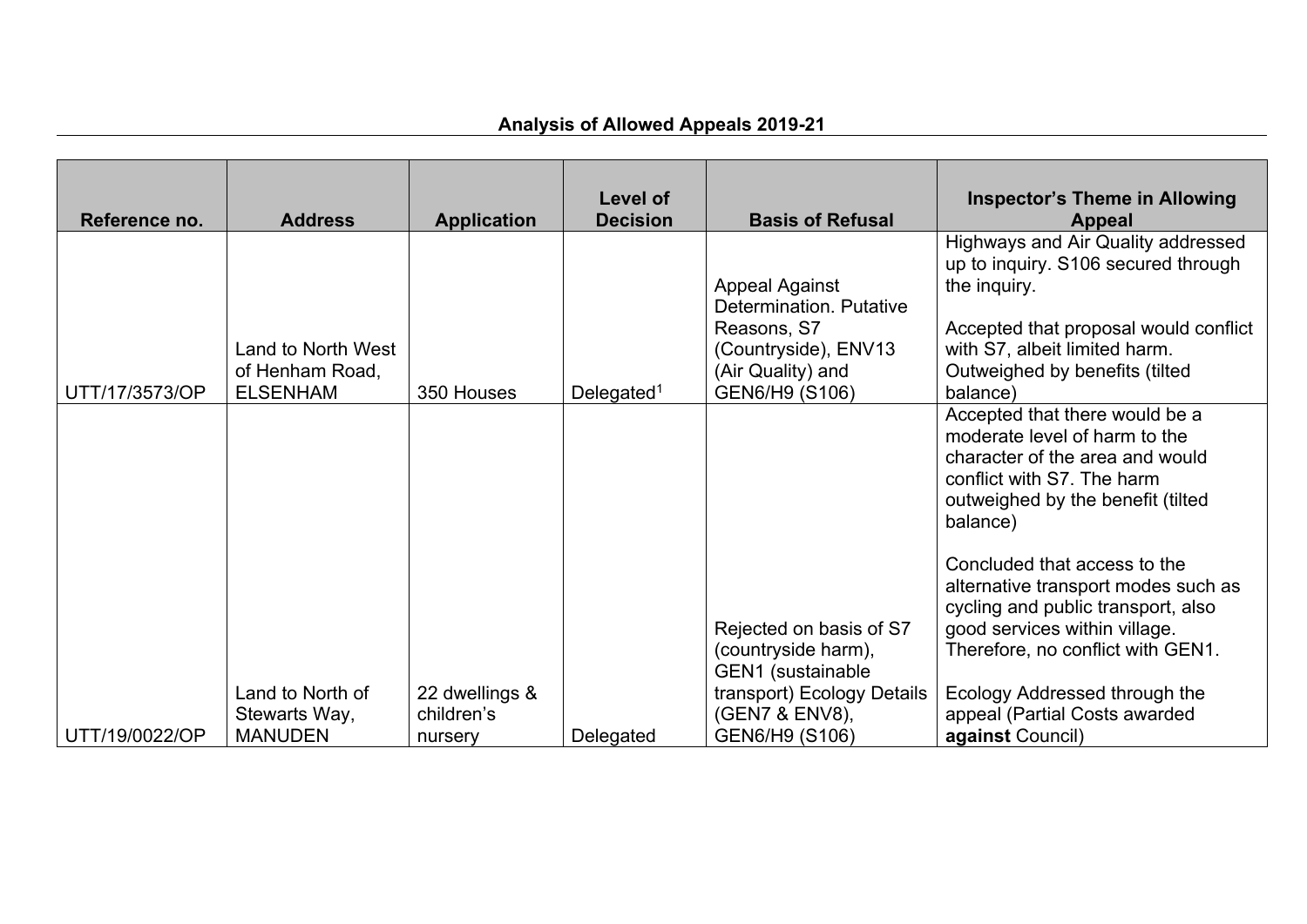|                 | Land east of                                                                     |                        |           | Rejected on basis of<br>impact on CPZ (S8) and                                                                                           | Concluded that the impact on the<br>landscape (including CPZ) to be<br>limited harm. Concluded that the<br>proposal would not harm the open<br>nature of the area around the airport<br>or create any coalescence.<br>Less than substantial harm to the<br>setting of the church.                                     |
|-----------------|----------------------------------------------------------------------------------|------------------------|-----------|------------------------------------------------------------------------------------------------------------------------------------------|-----------------------------------------------------------------------------------------------------------------------------------------------------------------------------------------------------------------------------------------------------------------------------------------------------------------------|
| UTT/19/0394/OP  | Parsonage Lane,<br><b>TAKELEY</b>                                                | 66 Bed Care<br>Home    | Delegated | impact on Grade 1 Listed<br>Church (ENV2)                                                                                                | Public benefit (ENV2) and tilted<br>balance (S8). Benefits outweigh harm                                                                                                                                                                                                                                              |
|                 | Land east of<br>Parsonage Lane,                                                  |                        |           | Rejected on basis of<br>impact on CPZ (S8) and<br>impact on Grade 1 Listed                                                               | Concluded that the impact on the<br>landscape (including CPZ) to be<br>limited harm. Concluded that the<br>proposal would not harm the open<br>nature of the area around the airport<br>or create any coalescence.<br>Less than substantial harm to the<br>setting of the church.<br>Public benefit (ENV2) and tilted |
| UTT/19/0393/OP  | <b>TAKELEY</b>                                                                   | 119 Dwellings          | Delegated | Church (ENV2)                                                                                                                            | balance (S8). Benefits outweigh harm                                                                                                                                                                                                                                                                                  |
| UTT/18/0460/FUL | <b>Stansted Airport</b><br>Land east of Little<br>Walden Road,<br><b>SAFFRON</b> | Reserved<br>matters 85 | Committee | Rejected due the<br>quantum of public open<br>space and its quality<br>compared to that<br>indicated on the allowed<br>outline proposal. | Allowed<br>Inspector cited lack of Local Plan<br>Policy regarding quantum of public<br>open space. Had no concern son<br>quality of open space and its location.<br>Lack of Local Plan adopting the                                                                                                                   |
| UTT/18/2959/DFO | <b>WALDEN</b>                                                                    | <b>Dwellings</b>       | Committee | Resulting in conflict with                                                                                                               | space standards/                                                                                                                                                                                                                                                                                                      |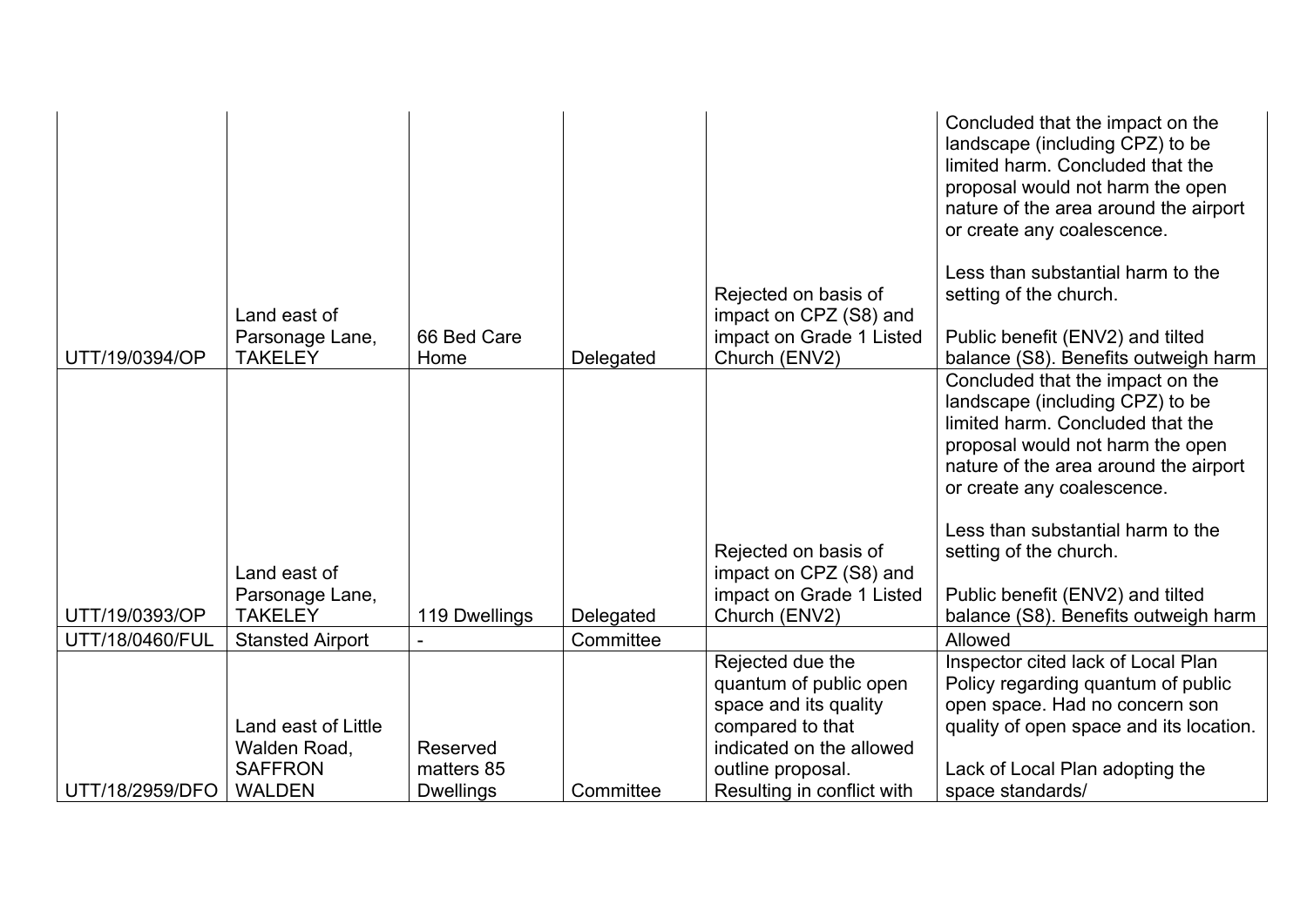|                 |                                                                  |                                             |                        | polices S7 (countryside),<br><b>GEN2, GEN 7, EN3 &amp;</b><br>ENV <sub>8</sub><br>Also Space Standard<br>Refusal & Lack of<br><b>Broadband and Energy</b><br><b>Efficiency Measures</b>                                                                               | Partial award of costs awarded<br>against the Council as energy<br>measures (specifically charging<br>points) could have been secured<br>through condition                                                                                                                                                         |
|-----------------|------------------------------------------------------------------|---------------------------------------------|------------------------|-----------------------------------------------------------------------------------------------------------------------------------------------------------------------------------------------------------------------------------------------------------------------|--------------------------------------------------------------------------------------------------------------------------------------------------------------------------------------------------------------------------------------------------------------------------------------------------------------------|
| UTT/19/2355/DFO | Land east of<br>Thaxted Road,<br><b>SAFFRON</b><br><b>WALDEN</b> | Reserved<br>Matters 150<br><b>Dwellings</b> | Committee              | Rejected in terms of lack<br>of sufficient or adequate<br>greenspace and<br>concerns over location of<br>play area (GEN2)                                                                                                                                             | Inspector cited lack of Local Plan<br>Policy regarding quantum of public<br>open space. Had no concern son<br>quality of open space and its location.<br>Cited the importance of housing<br>deliver and lack of 5YLS                                                                                               |
| UTT/19/0437/OP  | Land South of Rush<br>Lane, ELSENHAM                             | Up to $40$<br><b>Dwellings</b>              | Committee              | Rejected on S6 (harm to<br>the CPZ)                                                                                                                                                                                                                                   | Inspector concluded that the site was<br>adjacent to Elsenham Village Centre<br>and its facilities, was doubtful as to<br>whether the site was open<br>countryside. Limited harm to the edge<br>of village setting outweighed by<br>benefits of development (tilted<br>balance)                                    |
| UTT/18/3529/OP  | Land South of<br><b>Braintree Road,</b><br><b>FELSTED</b>        | 30 Dwellings                                | Committee <sup>1</sup> | Revised scheme of reduced<br>number, 30. Recommended to<br>Committee for approval.<br>Committee deferred decision<br>to allow Felsted NP to<br>progress. Applicant appealed<br>against non-determination.<br><b>Report to Planning</b><br>Committee, to seek guidance | In allowing the appeal the Inspector<br>identified harm to countryside (albeit<br>reduced for the previous scheme)<br>however due to a lack of 5YLS<br>engaged the tilted the balance. He<br>gave low weight to the still emerging<br>Felsted NP but anyhow noted that the<br>Council couldn't demonstrate a 3YLS. |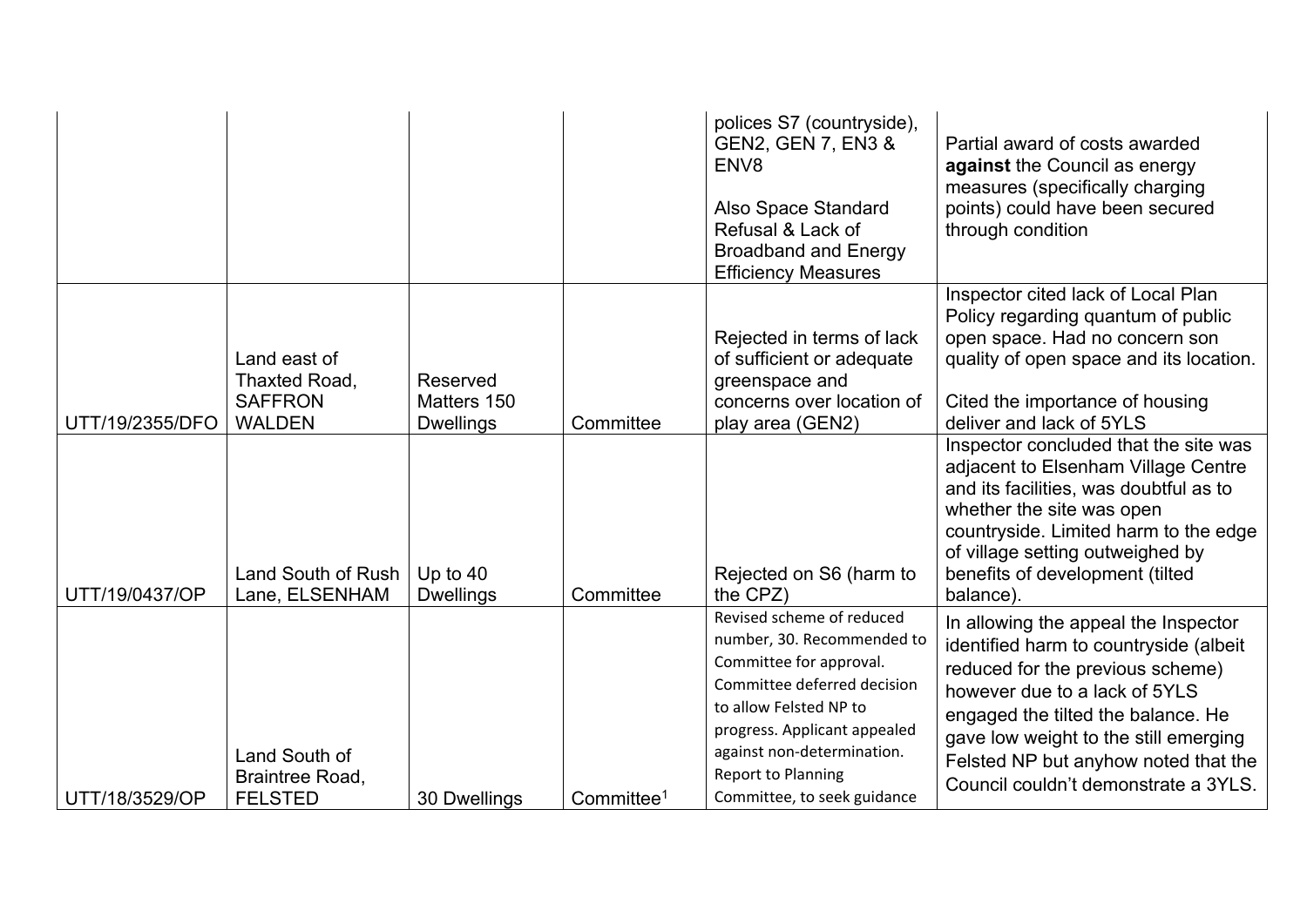|                                                                     |                                               |                                         | for defenceof appeal.<br>Recommended that appeal<br>not be). Committee resolved<br>to defend the appeal based on<br>landscape harm and being<br>contrary to emerging Felsted<br>NP (then at Regulation 16). |                                                                                                                                                                                                                                                                                                                          |
|---------------------------------------------------------------------|-----------------------------------------------|-----------------------------------------|-------------------------------------------------------------------------------------------------------------------------------------------------------------------------------------------------------------|--------------------------------------------------------------------------------------------------------------------------------------------------------------------------------------------------------------------------------------------------------------------------------------------------------------------------|
| <b>Land west of</b><br><b>Buttleys Lane,</b><br><b>GREAT DUNMOW</b> | Up to 60<br><b>Dwellings</b>                  | <b>Committee</b>                        | Rejected on grounds of<br>urban sprawl and impact<br>on countryside S7.                                                                                                                                     | Inspector concluded that although the<br>proposal would have impact on the<br>countryside, in the context of other<br>consented development in the area it<br>would not result in urban sprawl. Any<br>harm would be outweighed by the<br>benefits (tilted balance engaged)<br><b>Matters related to Air Quality and</b> |
| <b>Land West of Isabel</b>                                          | Up to 99                                      |                                         | <b>Appeal against Non-</b><br>determination, Putative<br><b>Reasons: Air Quality,</b><br><b>Highways, Size and scale</b><br>related to Elsenham and<br>Als Wood (S7 & GEN2))                                | <b>Highways addressed through further</b><br>submission during the appeal.<br>On S7/GEN2 concluded that the<br>proposal would have a limited<br>adverse impact. Any harm would be<br>outweighed by the benefits (tilted<br>balance engaged)                                                                              |
| <b>Land South of</b><br><b>Vernons Close, Mill</b>                  |                                               |                                         | <b>Rejected as unstainable</b><br>location GEN1 (Paras<br>78, 108 & 110 of NPPF)                                                                                                                            | <b>Concluded that there would limited</b><br>but residual harm to the character<br>and appearance of Henham.<br>Confirmed would not conflict with S7.<br>Agreed that the development would                                                                                                                               |
|                                                                     | <b>Drive, ELSENHAM</b><br><b>Road, HENHAM</b> | <b>Dwellings</b><br><b>45 Dwellings</b> | Delegated <sup>1</sup><br><b>Committee</b>                                                                                                                                                                  | and GEN6/H9 (S106)<br><b>Countryside Harm (S7)</b>                                                                                                                                                                                                                                                                       |